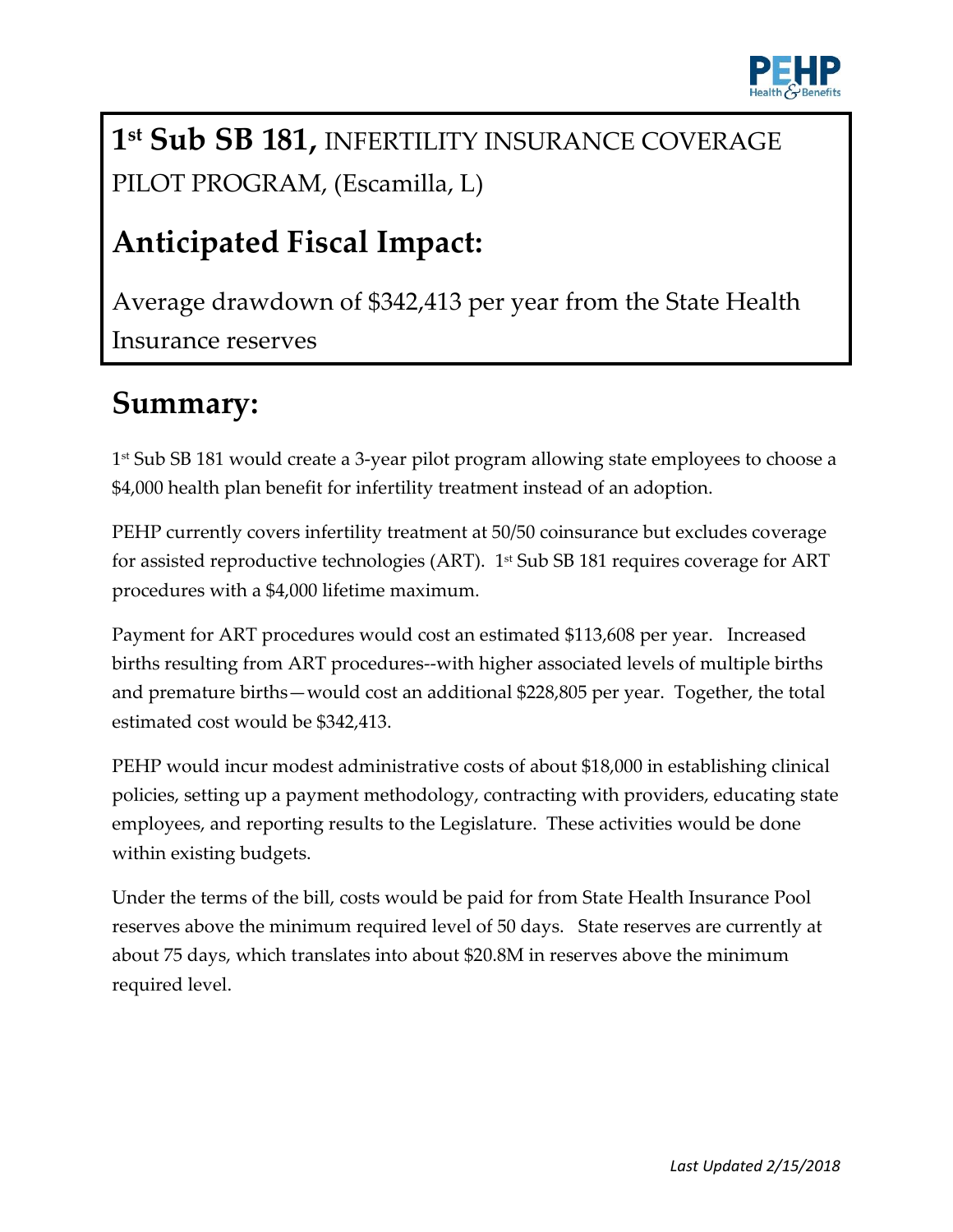

## **Assumptions & Analysis:**

**1. Prevalence:** we used a CDC study on assisted reproductive technologies (ART) for prevalence values not in PEHP medical claims data: [https://www.cdc.gov/mmwr/volumes/66/ss/ss6606a1.htm.](https://www.cdc.gov/mmwr/volumes/66/ss/ss6606a1.htm) We assumed that the State pays for ART deliveries at the same level reported in this study (1.4% for Utah). At the time of the study four states had ART mandates. The percent of

| <b>State</b>  | <b>ART Births per</b><br>Year as % of<br><b>Total (2014)</b> | <b>Benefit Description 2014</b> |
|---------------|--------------------------------------------------------------|---------------------------------|
| Illinois      | 2.6%                                                         | 4 ART procedures                |
| Massachusetts | 4.7%                                                         | Unlimited                       |
| New Jersey    | 3.7%                                                         | 4 ART procedures                |
| Rhode Island  | 2.1%                                                         | \$100,000 infertility lifetime  |

**Table A: CDC Reported ART Births for States with ART Mandates**

ART births for these states, and their ART benefits, are listed in Table A.

The proposed \$4,000 limit is not as rich as the benefits for the states in Table A. For that reason, we adjusted the anticipated increase in ART births down. We assumed that the lower amount covered would reduce the likelihood of members pursuing an ART procedure to one-third. We took the difference between the average ART births per year for Illinois and New Jersey (dropped the extremes). The result was an assumption of a 0.58% increase in ART births for Utah due to the proposed bill for a total of 1.98%. We reduced our assumed number of ART procedures due to the lifetime restriction introduced in 1<sup>st</sup> Sub SB 181 by 24% from 0.58% to 0.44% for a total of 1.84%.

This assumption and others related to the increase in costs due to the bill are summarized in Table B. From PEHP data we assumed 900 births for State Proper in 2018-2019.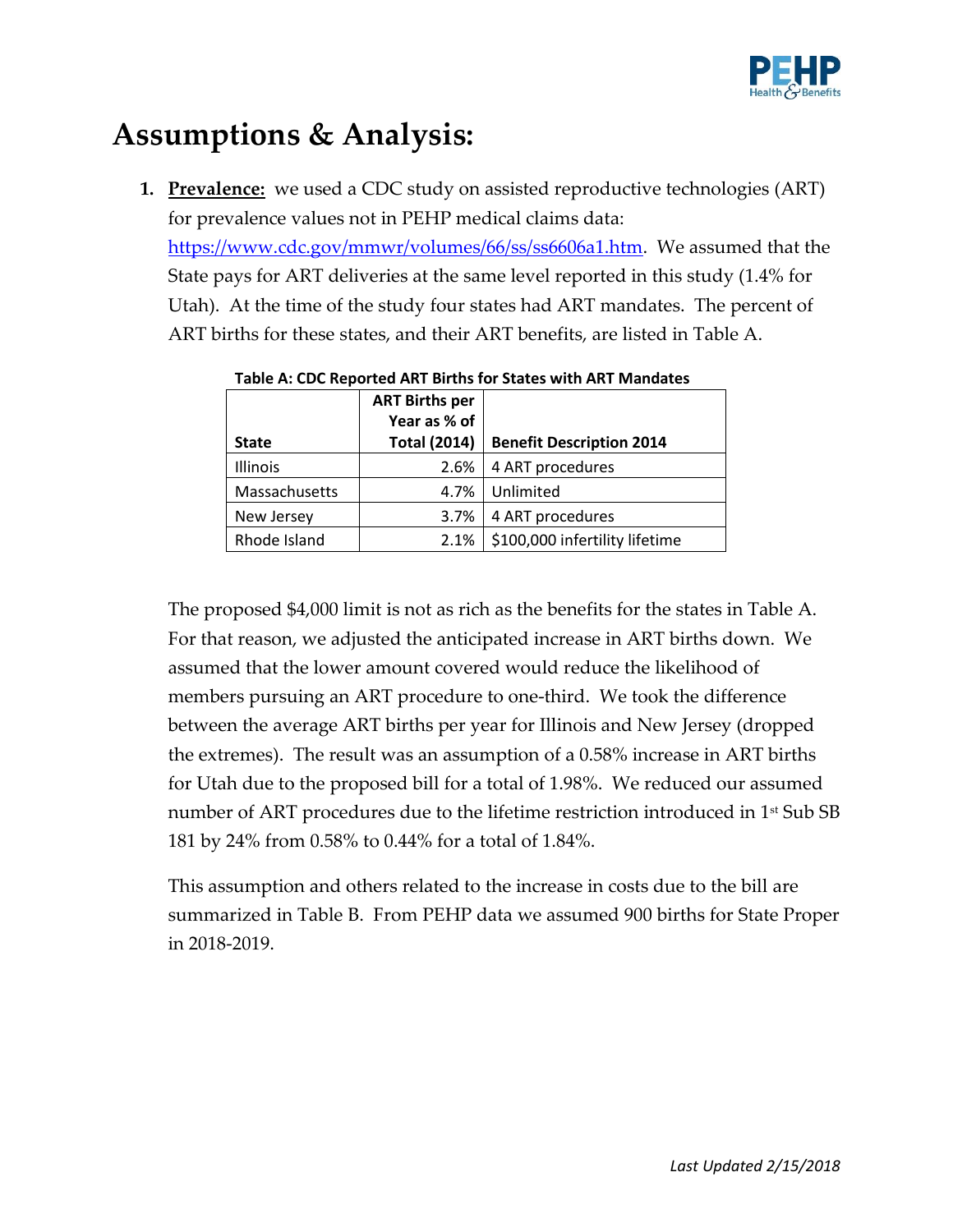

|                               |                       |               | Cost         | % of State           |
|-------------------------------|-----------------------|---------------|--------------|----------------------|
| <b>Assumption Description</b> | <b>Assumption</b>     | <b>Source</b> | Contribution | <b>Proper Budget</b> |
|                               | 0.44% increase in ART |               |              |                      |
|                               | births over current   | PEHP &        |              |                      |
| ART Births per Year           | 1.4% for Utah         | Table 3       | \$49,756     | 0.02%                |
| Increase in Multiples (i.e.   |                       |               |              |                      |
| Twins)                        | 52.2% of ART births   | Table 4       | \$158,151    | 0.06%                |
| Increase in Preterm births    | 36.0% of ART births   | Table 5       | \$20,898     | 0.01%                |
|                               | 55.2% of first ART    |               |              |                      |
| ART with no Delivery          | procedures            | Table 1       | \$62,665     | 0.02%                |
|                               | 44.8% of first ART    |               |              |                      |
| <b>ART with Delivery</b>      | procedures            | Table 1       | \$50,944     | 0.02%                |
| No Switch to 80/20 Benefit    | PEHP Benefit Change   | <b>PEHP</b>   | \$0          | $0.00\%$             |
|                               |                       |               |              |                      |
| <b>Grand Total</b>            |                       |               | \$342,413    | 0.12%                |

#### **Table B: Cost Contribution by Assumption**

*Source: https://www.cdc.gov/mmwr/volumes/66/ss/ss6606a1.htm*

**2. Estimated Cost of Benefit**: The bill proposes a lifetime \$4,000 benefit for infertility treatments. The State currently covers some infertility treatments at a 50% benefit. Under the proposal, these benefits would be treated as separate benefits and not contribute to the \$4,000 limit. Because ART procedures are substantially more expensive than the allowed amount required to reach the \$4,000 limit, we used the full \$4,000 amount as our estimate of costs per member assumed to have an ART procedure. We reduced our estimate for covered first ART procedures by 24% to reflect the imposed lifetime benefit. These costs are reflected in the ART with no Delivery and ART with Delivery lines of Table B.

The remaining cost increase comes from additional births due to the success of the ART procedures. Table C includes other cost assumptions used to develop the cost contribution values for births in Table B. Delivery costs were used for the mothers while first year's costs were used for the babies. The baby costs were weighted to average per delivery (PEHP does not pay the baby costs for all deliveries). Allowed amounts were then reduced by the average paid to allowed ratio for each type of birth.